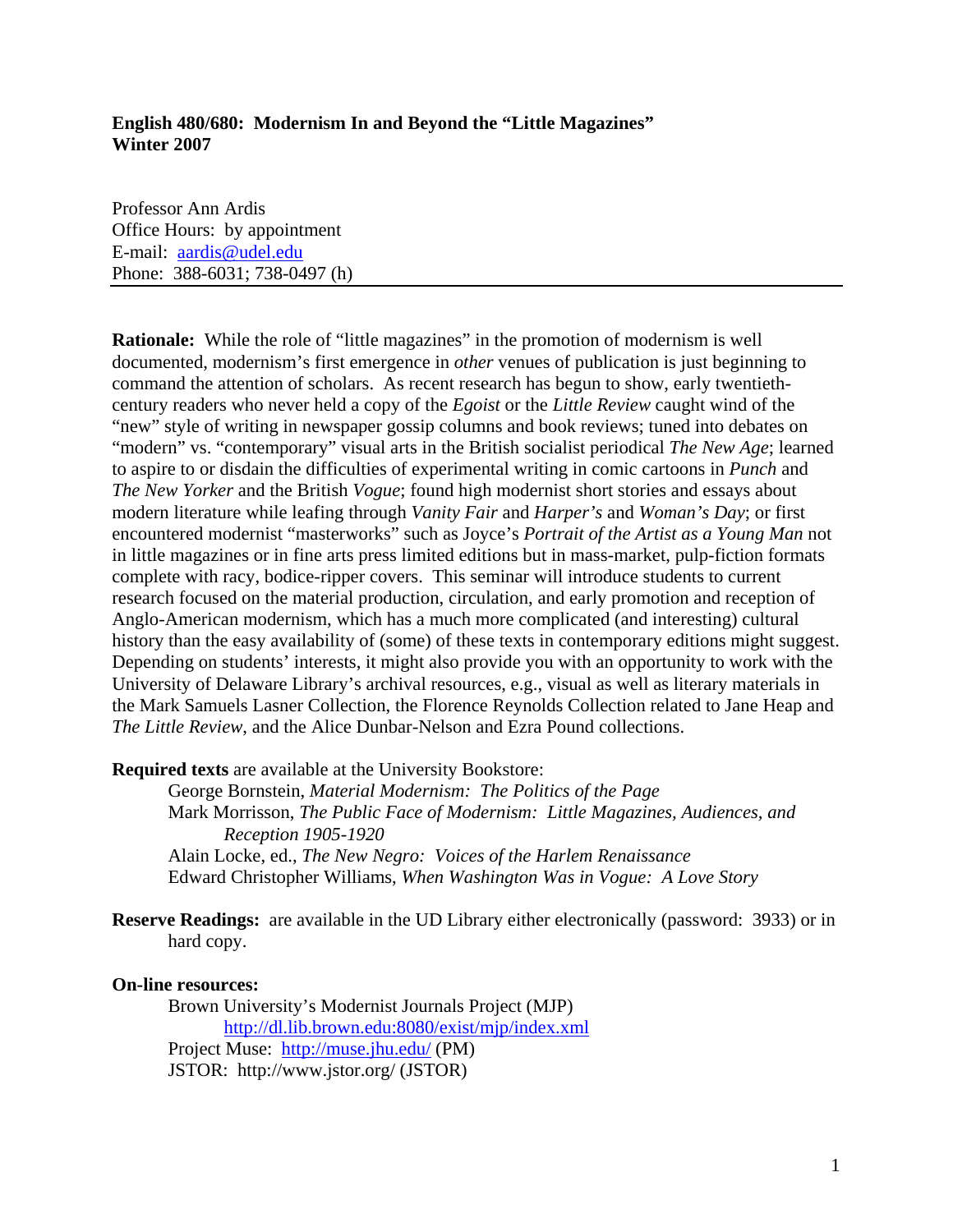Professor Suzanne Churchill's website on Little Magazines and Modernism: [http://www.davidson.edu/academic/english/Little\\_Magazines/index.html](http://www.davidson.edu/academic/english/Little_Magazines/index.html)

### **Course requirements:**

- Discussion-related activities: 30% (summary/response papers, oral presentations, class participation)
- Writing: 70% (book review, research paper) Graduate students will also write an abstract and cover letter for a conference presentation and a library/archive travel grant application)

**Summary/response papers:** Three times a week you will be expected to write a 1-page, informal summary/response paper on one of the readings assigned for a given class period. At least one of these must be on a periodical rather than a critical text. Send your papers electronically to the entire class by 10:00 a.m. No late papers accepted.

**Class presentations:** Starting Jan 9, two students will be responsible each class period for opening the discussion of the readings assigned that day. You may use a summary/response paper as your point of departure, if you'd like to, though you're not required to do so. Explore connections with other critical texts and periodicals discussed in earlier classes. Raise questions you want the class to address. Draw your classmates into conversation through your presentation rather than expecting us to be a passive audience.

**Book review or annotated bibliography with 5 entries (20% of final grade):** This 1,000- 1,500 word assignment will require you either to write a review of one of the books on our "Recommended Additional Readings" list or to write an annotated bibliography of 5 articles or book chapters on that same list. (See me if you'd like to venture off the list.) By Jan 10 you need to set your deadline for final submission to me. You are responsible for both summarizing and responding to these critical texts. If you are writing a book review, I also expect you to identify a real venue of publication for this review, and to format the book review (e.g., header and footnotes or endnotes, etc.) according to that journal's specifications. MLA format is required for the annotated bibliography option.

**Research paper (50% of final grade):** This 10-page assignment will require you to work a) extensively with a single turn-of-the-twentieth-century periodical (either one of those we are looking at as a class or one on the attached list, p. 9); b) or in a more limited fashion with multiple issues of multiple periodicals; or c) with archival holdings in the University of Delaware's Library. Identify the magazine or archive you want to work with by January 10; you'll meet once a week for the rest of Winter Session with a "research group" of 2-3 other students, sharing work-in-progress and reporting back to the class as a whole on a regular basis; and you'll present your final project to the class on February 1 or 2. We will approach these 20 minute presentations as a means to revisit and review the historical and methodological concerns we're addressing throughout this course. MLA format required for endnotes and "Works Consulted."

**Abstract and cover letter for a conference presentation\*:** In addition to the above, graduate students will be required to develop a cover letter and 250-word abstract for a 10-page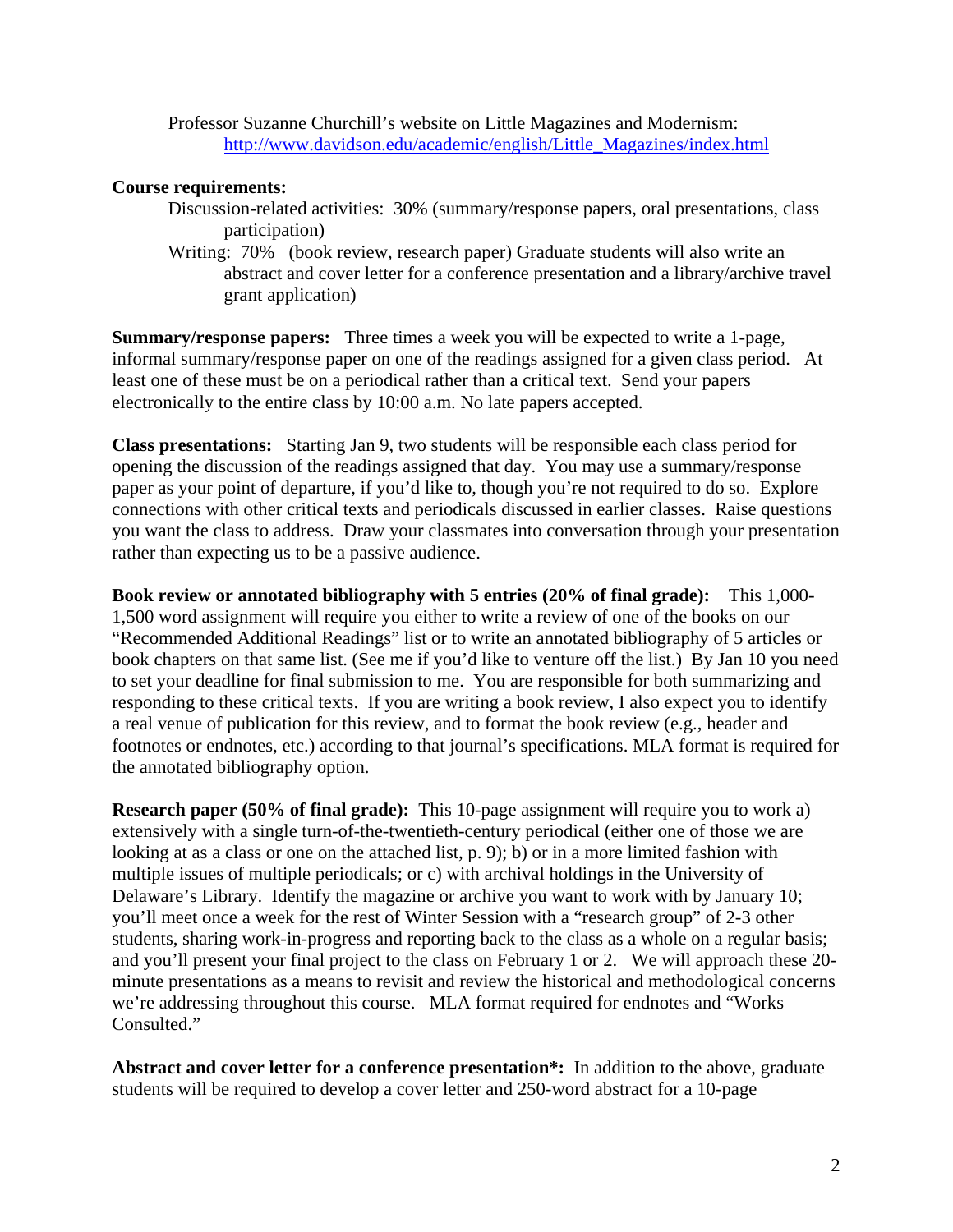conference presentation. Identify a real venue for this presentation and format your materials according to the posted guidelines for submission to a particular conference. Due date: no later than January 19\*\*

**Travel grant application for archival research<sup>\*</sup>:** In addition to the above, graduate students will also be required to develop a 1-2 page letter of application for a library or archive grant. Identify a real archive you'd like to/need to visit for a specific research project and format your materials according to the library's posted guidelines for submission. Due date: no later than January 29\*\*

- **\*** this assignment will be considered a component of the research project in figuring final grades
- **\*\*** unless you make other arrangements with me because of your Ph.D. exam schedule

# **SCHEDULE OF READINGS**

## **Introduction**

**Jan 3** Course logistics, objectives, and key words

- **I. Issues of Critical Methodology and Historical Contextualizations: Anglo-American Print Culture in the 1890s**
- **Jan 4** Bornstein, Chapters One and Two, *Material Modernism*

# **Recommended:**

- Peter McDonald, "The Literary Field in the 1890s" and "Postscript," *British Literary Culture and Publishing Practice, 1880-1914* (Reserve)
- Laurel Brake, *Print in Transition, 1850-1910: Studies in Media and Book History*  (Reserve)
- Robert Scholes and Sean Latham, "The Rise of Periodical Studies," *PMLA* 121, no. 2 (March 2006): 517-31. (Reserve)
- Margaret Beetham, "Towards the Periodical as a Publishing Genre," in Laurel Brake, Aled Jones, Lionel Madden, eds., *Investigating Victorian Periodicals*, 19-32.
- Terry Eagleton, "The Rise of English Studies, *Literary Theory: An Introduction*

# **Jan 5 MEET IN RM 116A, University of Delaware Library**

Introduction to Special Collections research protocols and Delaware's holdings in  $19<sup>th</sup>$  century British periodicals – with Iris Snyder, Associate Librarian

**Jan 8 MEET IN THE MARK SAMUELS LASNER COLLECTION** (1<sup>st</sup> floor of the UD Library) –with Mark Samuels Lasner, Research Fellow

## **John Lane, the Bodley Head Press, and** *The Yellow Book*

*The Yellow Book*, April 1894-March 1895 (Special Collections)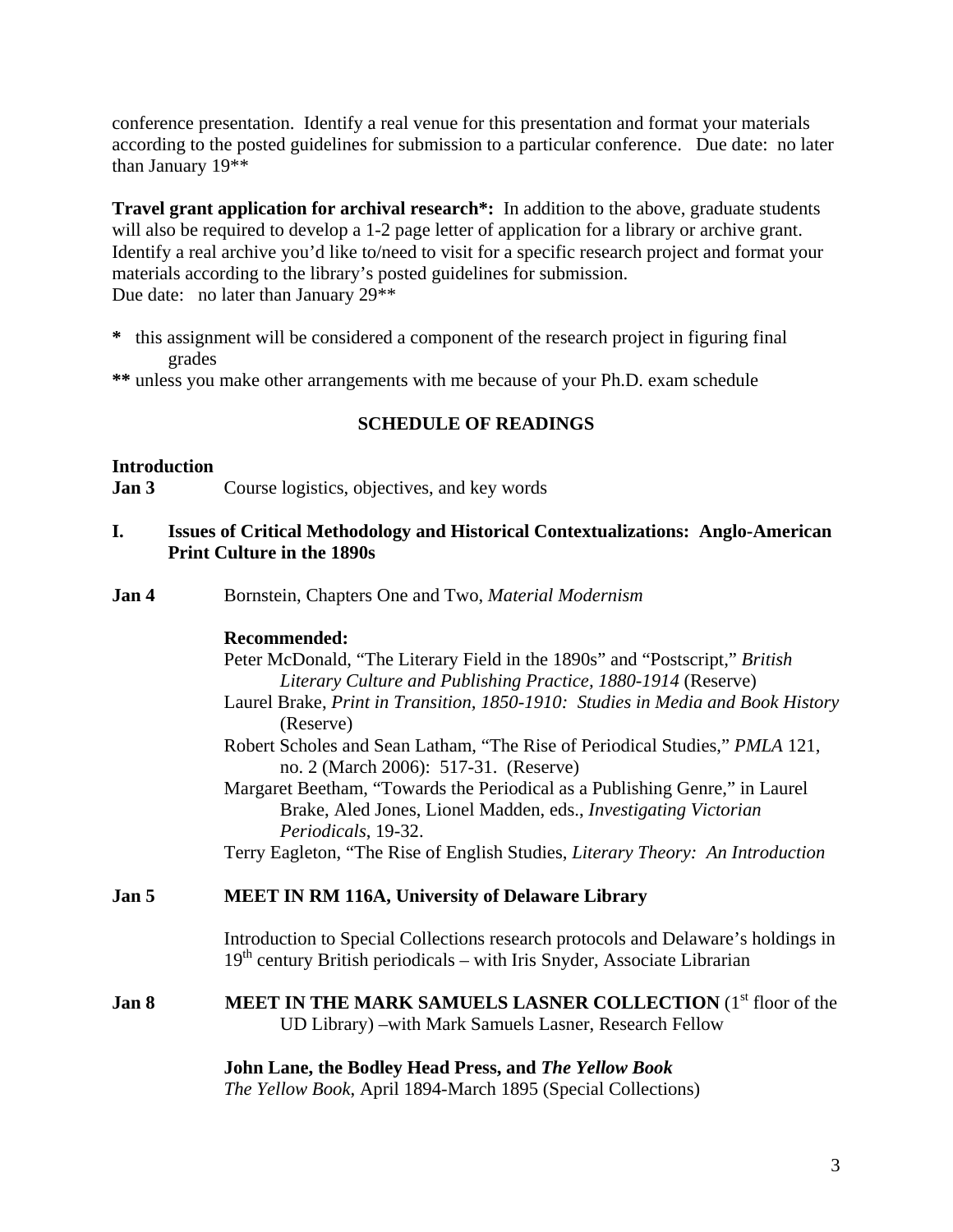| Margaret D. Stetz and Mark Samuels Lasner, The Yellow Book: A Centenary |  |
|-------------------------------------------------------------------------|--|
| <i>Exhibition, 7-46 (Reserve)</i>                                       |  |

### **Recommended:**

Stetz, "Sex, Lies, and Printed Cloth: Bookselling at the Bodley Head in the Eighteen-Nineties," *Victorian Studies* 35. 1 (1991): 71-86. Stetz and Lasner, *England in the 1890s: Publishing at the Bodley Head* (Reserve) Lasner, *The Yellow Book: A Checklist and Index* Stanley Weintraub, ed., *The Yellow Book: Quintessence of the Nineties* (1954) Norman Denny, ed., *The Yellow Book: A Selection* (1950)

## *Identify the magazine or archive you want to work with for your research paper by today*

**Jan 9** *The Yellow Book*, April 1895-April 1897 (Special Collections) Linda Dowling, "Letterpress and Picture in the Literary Periodicals," *Yearbook of English Studies* 16 (1986): 117-31. (JSTOR)

## **Recommended:**

- Linda Hughes, "Women Poets and Contested Spaces in the *Yellow Book*," *Studies in English Literature, 1500-1900* 44.4 (Autumn 2004): 849-72. (JSTOR)
- Laurel Brake, "Gender and the New Journalism: The *Yellow Book*," *Print in Transition, 1850-1910*. (Reserve)
- Mark W. Turner, "Urban Encounters and Visual Play in the *Yellow Book*," *Encounters in the Victorian Press.* (Reserve)
- Winnie Chan, "Morbidity, Masculinity, and the Misadventures of the New Woman in the *Yellow Book*'s Short Stories," *Nineteenth-Century Feminisms* 4 (Spring-Summer 2001): 35-46.
- **Jan 10 Can Books Be "Cheap and Good"? Robert Blatchford's** *Clarion* **and "Julie"** Robert Blatchford, from "Julie," *The Clarion*, April – October 1900 (E-Reserve)

#### **Recommended:**

- Chris Waters, "Music and the Construction of Socialist Culture," *British Socialists and the Politics of Popular Culture, 1884-1914*, 97-130. (Reserve)
- Diana Maltz, *British Aestheticism and the Urban Working Classes, 1870-1900* (Reserve)
- Ellen Gubar Garvey, *The Adman in the Parlor: Magazines and the Gendering of Consumer Culture, 1880s to 1910s* (Reserve)

### *Set your due date for your book review or annotated bibliography by today*

### **II. Modernism in the Public Sphere, 1907-1913**

**Jan 11** *The English Review*, 1, no. 1 (December 1908) (Reserve)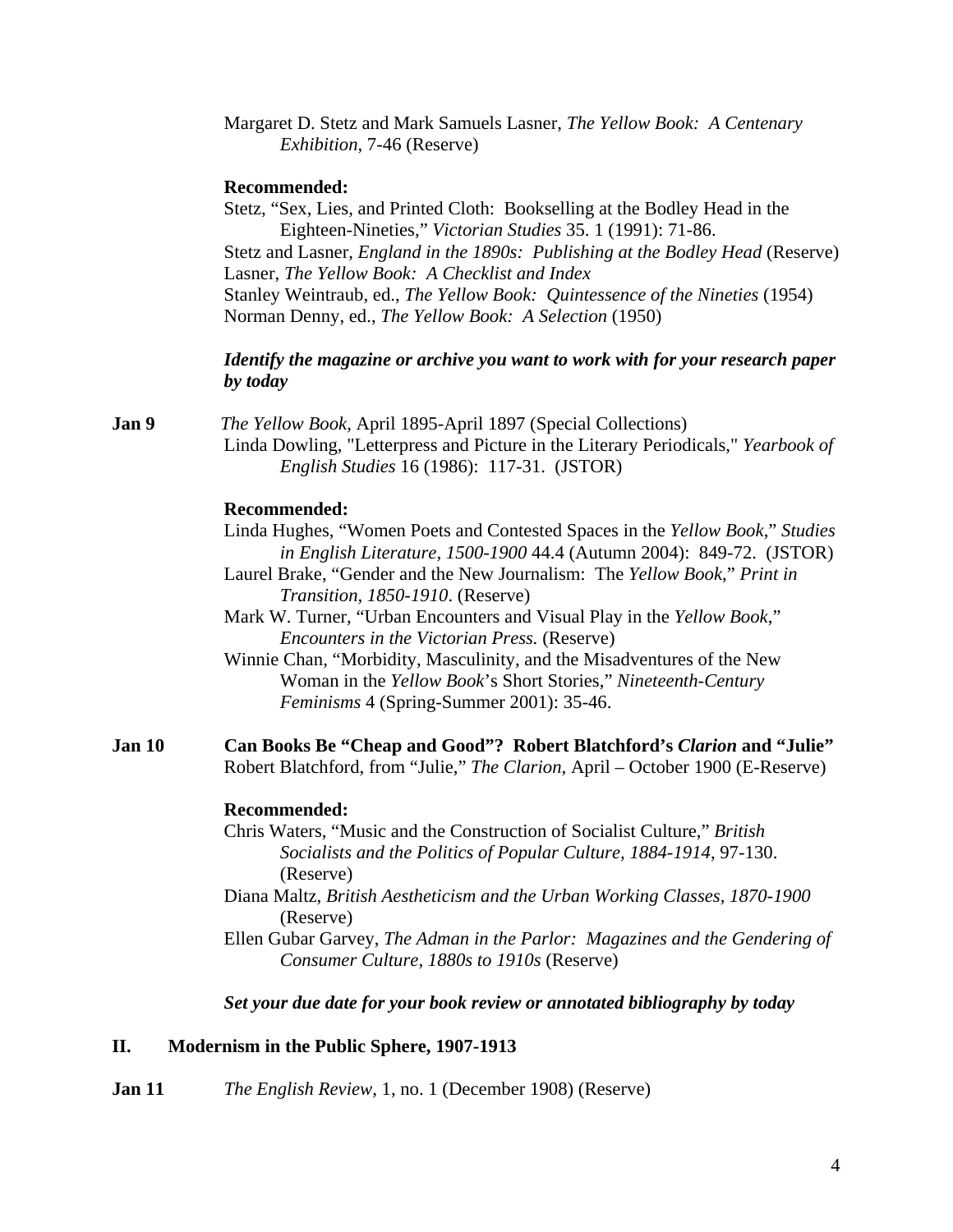|               | Morrisson, Introduction and Chapter One, The Public Face of Modernism                                                                                                                                                                                                                                                                                                                                                                                       |
|---------------|-------------------------------------------------------------------------------------------------------------------------------------------------------------------------------------------------------------------------------------------------------------------------------------------------------------------------------------------------------------------------------------------------------------------------------------------------------------|
|               | <b>Recommended:</b><br>"The Function of the Arts in the Republic. II Drama," <i>English Review</i> 1. 2 (Jan<br>1909): 319-22. (E-Reserve)<br>"The Function of the Arts in the Republic. III Music," English Review 1.3 (Feb)<br>1909): 565-68. (E-Reserve)<br>"The Function of the Arts in the Republic. IV The Plastic Arts," English Review<br>1.4 (Mar 1909): 795-8. (E-Reserve)                                                                        |
| Jan 12        | <i>The New Age, 1, no. 1 (May 1907) (MJP)</i><br>Scholes and the MJP staff, "Introduction" to the digital edition of The New Age<br>(MJP)                                                                                                                                                                                                                                                                                                                   |
|               | <b>Recommended:</b><br>Wallace Martin, The New Age Under A. R. Orage: Chapters in English Cultural<br><i>History</i> (MJP)                                                                                                                                                                                                                                                                                                                                  |
| <b>Jan 15</b> | NO CLASS—Martin Luther King, Jr. Holiday                                                                                                                                                                                                                                                                                                                                                                                                                    |
| <b>Jan 16</b> | The New Age, September and October 1913 (MJP)<br>Ezra Pound, "Approach to Paris," I-VII (9/4/13-10/16/13)<br>T.K.L., "The Way Back to America" (9/18/13)<br>---, "The Clear Tongue Plus Pindarism" (9/25/13)<br>---, "Humanitism and the New Form" $(10/2/13)$<br>---, "Aristophanes or Tailharde?" (10/9/13)<br>---, "All Except Anything" $(10/16/13)$<br>Ardis, "Modernism(s) in The New Age: Promoting and Protesting Emergent<br>Aesthetics" (Reserve) |
|               | <b>Recommended:</b><br>Scholes, "Old and New in Modernist Art," Paradoxy of Modernism (Reserve)<br>Scholes, "Introduction to Volume Thirteen of The New Age (May 1, 1913-Oct.<br>31, 1913) (MJP)<br>Daphnee Rowntree, "Introduction to Volume Fourteen of The New Age (Nov. 6,<br>1913-April 30, 1914" (MJP)                                                                                                                                                |
| <b>Jan 17</b> | <i>The New Freewoman</i> 1, no. 1 (June 15, 1913) (Reserve)<br>Morrisson, Chapter Three, The Public Face of Modernism                                                                                                                                                                                                                                                                                                                                       |
|               | <b>Recommended:</b><br>Lucy Delap, "The Freewoman, Periodical Communities and the Feminist Reading<br>Public," Princeton University Library Chronicle 61 (2000): 233-76. (E-<br>Reserve)                                                                                                                                                                                                                                                                    |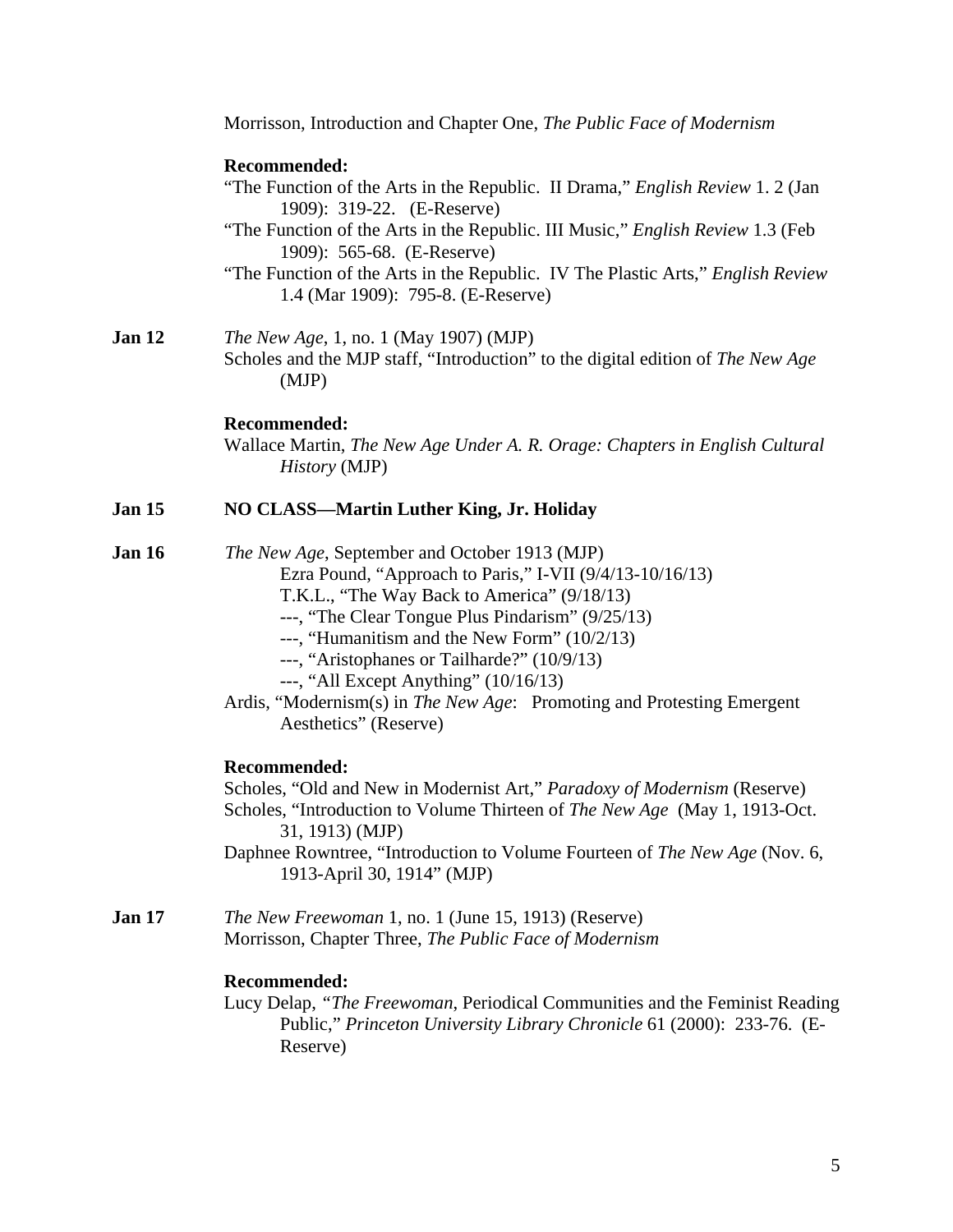Barbara Green, "The New Woman's Appetite for 'Riotous Living': Rebecca West, Modernist Feminism, and the Everyday," from *Women's Experience of Modernity, 1875-1945* (Reserve)

## **III. Locating the Cultural Avant-Garde, 1912-1920: "Great Poetry for Great Audiences" vs. "Making No Compromise With the Public Taste"**

**Jan 18** *Poetry*, 1, no. 1 (October 1912) (E-Reserve) John Timberman Newcomb, "*Poetry*'s Opening Door: Harriet Monroe and American Modernism," *American Periodicals* 15.1 (2005): 6-22. (PM)

### **Recommended:**

Ezra Pound, "Small Magazines" (MJP)

- Suzanne Churchill and Adam Mckible, eds., "Little Magazines and Modernism: An Introduction," *American Periodicals* 15.1 (2005) 1-5. (PM)
- Sheri and Bernard Benstock, "The Role of Little Magazines in the Emergence of Modernism," *Library Chronicle of the University of Texas* 20. 4 (1991): 68-87.
- David Bennett, "Periodical Fragments and Organic Culture: Modernism, the Avant-Garde, and the Little Magazine," *Contemporary Literature* 30. 4 (Winter 1989): 480-502. (JSTOR)

Hoffman et al., *The Little Magazine: A History and a Bibliography* (Reserve)

Joseph Parisi and Stephen Young, eds., *Dear Editors: A History of Poetry in Letters, 1912-1962*.

**Jan 19** *Blast I*, June 1914 (Reserve and MJP)

Janet Lyon, "Women Demonstrating Modernism," *Discourse* 17. 2 (Winter 1994- 95): 6-25. (E-Reserve)

## **Recommended:**

Morrisson, Chapter Three, *The Public Face of Modernism*  Paige Reynolds, "'Chaos Invading Concept': Blast as a Native Theory of Promotional Culture," *Twentieth Century Literature* 46. 2 (2000): 238-68. (PM) David Kedlec, "Pound, *BLAST*, and Syndicalism," *ELH* 60 (1993): 1015-31

(JSTOR) *Blast II*, July 1915 (Reserve and MJP)

Alvin Sullivan, *British Literary Magazines. Vol. 4 Victorian and Edwardian Age*  (Reference Room, non-circulating)

## *Abstracts and cover letters for conference presentations due no later than today.*

**Jan 22** *Others* 1, no.1 (1915)

Suzanne Churchill, "Housing Modernism: Little Magazines and the American Free Verse Movement," *The Little Magazine Others and the Renovation of Modern American Poetry* (E-Reserve)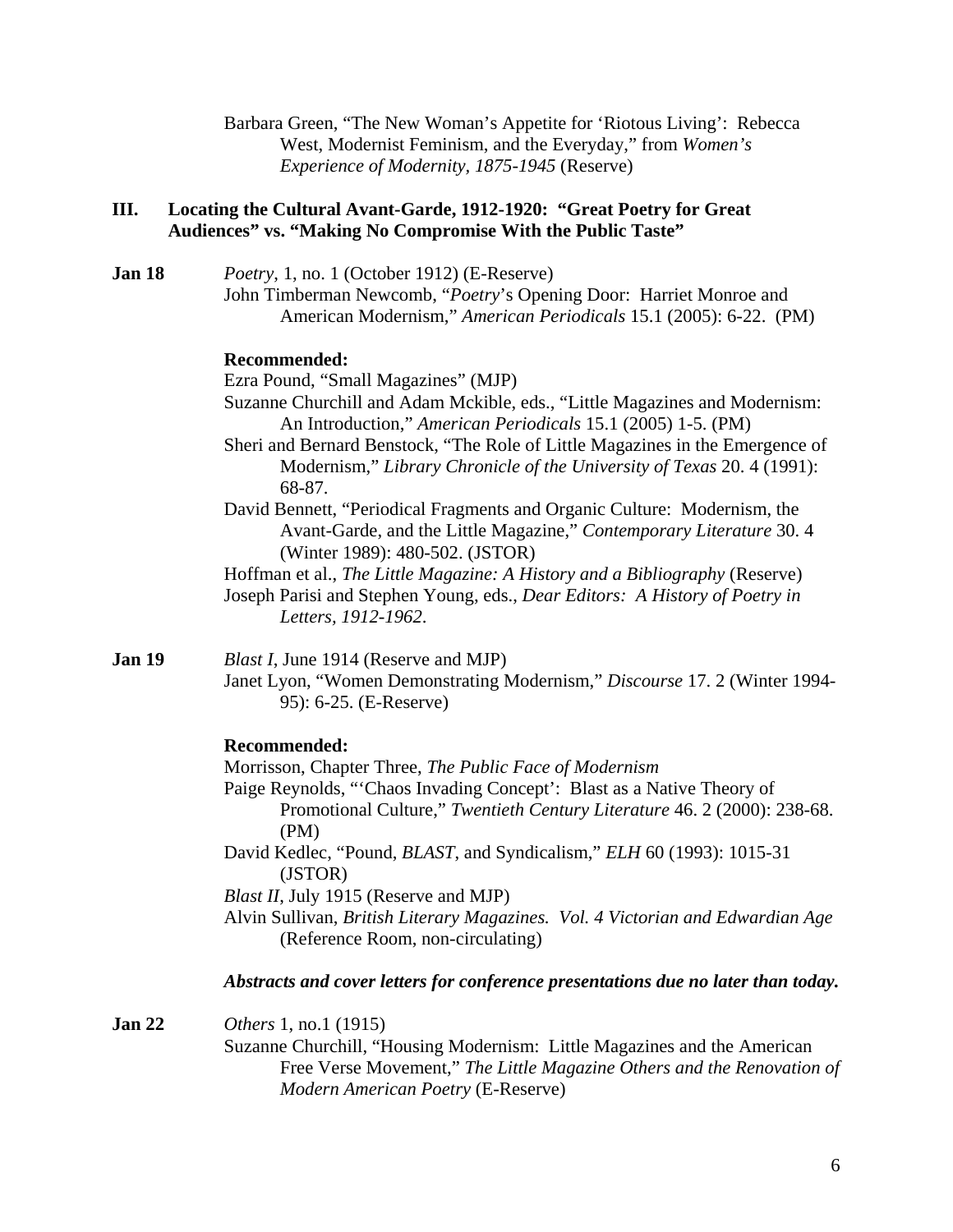### **Recommended:**

Churchill, *The Little Magazine Others and the Renovation of Modern American Poetry*  Arthur Kreymborg, *Troubador: An American Autobiography* Christine Stansell, *American Moderns: Bohemian New York and the Creation of a New Century*  Edward E. Chielens, ed., *American Literary Magazines: The Twentieth Century* (Reference Room, non-circulating) **Jan 23** *The Little Review*, 1, no.1 (March 1914) (Reserve) Morrisson, Chapter Four, *The Public Face of Modernism* Bornstein, Chapter Five, *Material Modernism* 

**Jan 24** *The Little Review*, 7, no. 2 (July-August 1920) (Reserve) Morrisson, Chapter Four, *The Public Face of Modernism*  Bornstein, Chapter Six, *Material Modernism* 

### **Recommended:**

James Joyce, *Ulysses*, ed. Hans Gabler, "Naussicae" (Reserve)

## **IV. Marketing Modernism Across the High/Low Culture Divide: Private and Deluxe Editions vs. "Filter" Periodicals**

**Jan 25** *The Dial*, November 1922 (Reserve) and *Vanity Fair*, November 1922 (microfilm) Lawrence Rainey, "The Price of Modernism," *Institutions of Modernism*  (Reserve)

### **Recommended:**

- Andreas Huyssen, "High/Low in an Expanded Field," *Modernism/Modernity* 9, no. 3 (2002): 363-74. (PM)
- Alan Golding, "*The Dial*, the *Little Review*, and the Dialogics of Modernism," *American Periodicals* 15.1 (2005): 42-55. (PM)
- Michael North, *Reading 1922: A Return to the Scene of the Modern*

Kevin Dettmar and Stephen Watt, eds., *Marketing Modernisms: Self-Promotion, Canonization, and Rereading*

**Jan 26** Rainey, "Consuming Investments: Joyce's *Ulysses"* (Reserve)

### **Recommended:**

James Joyce, *Ulysses*, ed. Hans Gabler (Reserve) Aaron Jaffe, *Modernism and the Culture of Celebrity*

## **V. Material Modernism and the New Harlem Renaissance Studies**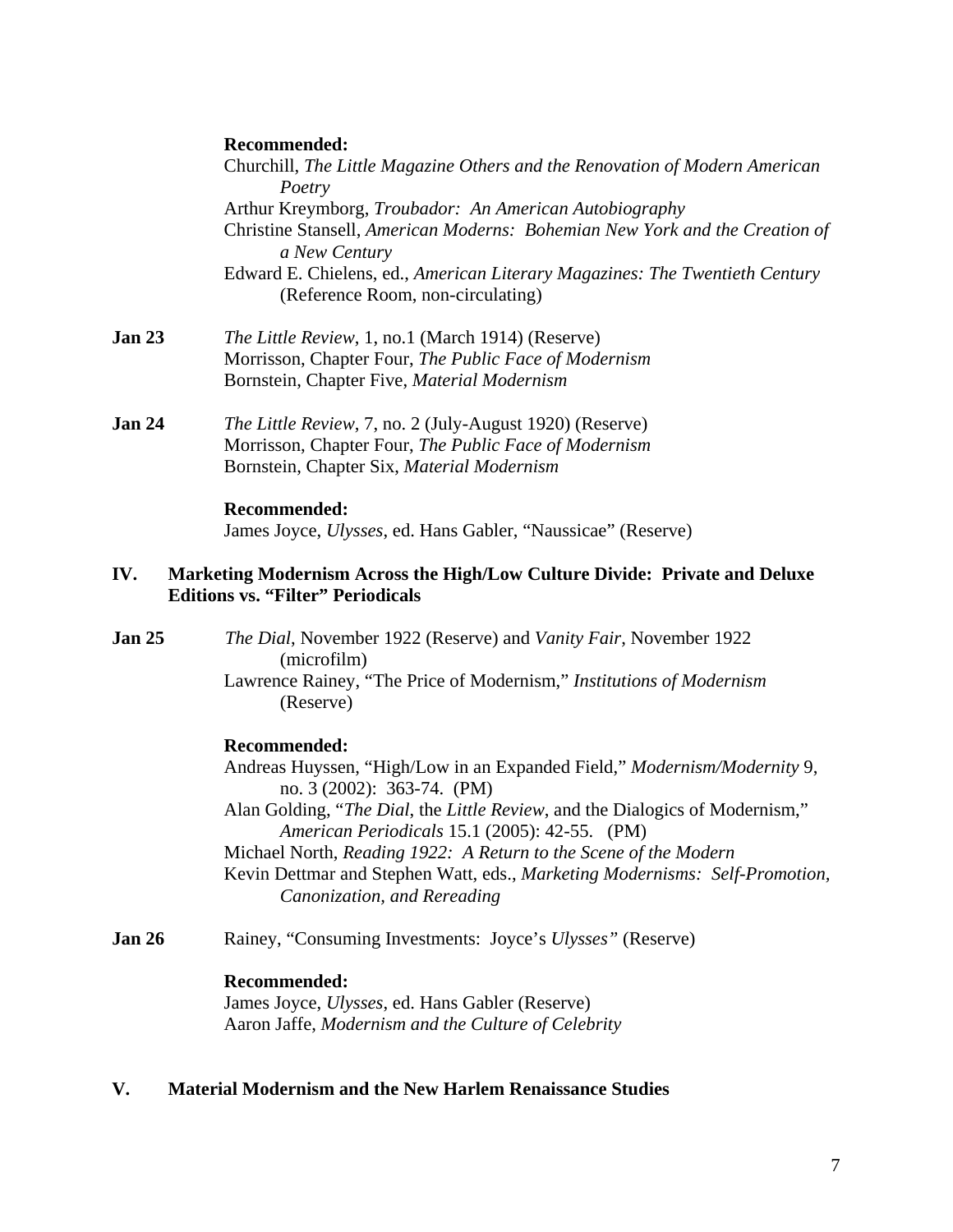| <b>Jan 30</b> | The Messenger 1, no. 1 (November 1917) (Reserve)<br>Edward Christopher Williams, When Washington Was in Vogue: A Love Story                                                                     |
|---------------|-------------------------------------------------------------------------------------------------------------------------------------------------------------------------------------------------|
|               |                                                                                                                                                                                                 |
|               |                                                                                                                                                                                                 |
|               | Recommended:                                                                                                                                                                                    |
|               | Theodore Kornweibel, Jr., No Crystal Stair: Black Life and the Messenger, 1917-<br>$1928$ (Reserve)                                                                                             |
|               | Adam McKible, "Our (?) Country: Mapping 'These "Colored" United States' in<br>The Messenger," Todd Vogel, ed., The Black Press: New Literary and<br>Historical Essays (2001), 123-39. (Reserve) |
|               | Abby Arthur Johnson and Ronald Maberry Johnson, Propaganda and Aesthetics:<br>The Literary Politics of Afro-American Magazines in the Twentieth                                                 |
|               | <i>Century</i> (Reserve)<br>Daylanne K. English, Unnatural Selections: Eugenics in American Modernism<br>and the Harlem Renaissance                                                             |
| Jan 31        | <i>The Survey</i> , March 1 and March 15, 1925 (Reserve)<br>Alain Locke, ed., The New Negro: Voices of the Harlem Renaissance                                                                   |
| Feb 1         | <b>Research presentations</b>                                                                                                                                                                   |
| Feb 2         | <b>Research presentations</b><br>Research projects are due*                                                                                                                                     |
|               |                                                                                                                                                                                                 |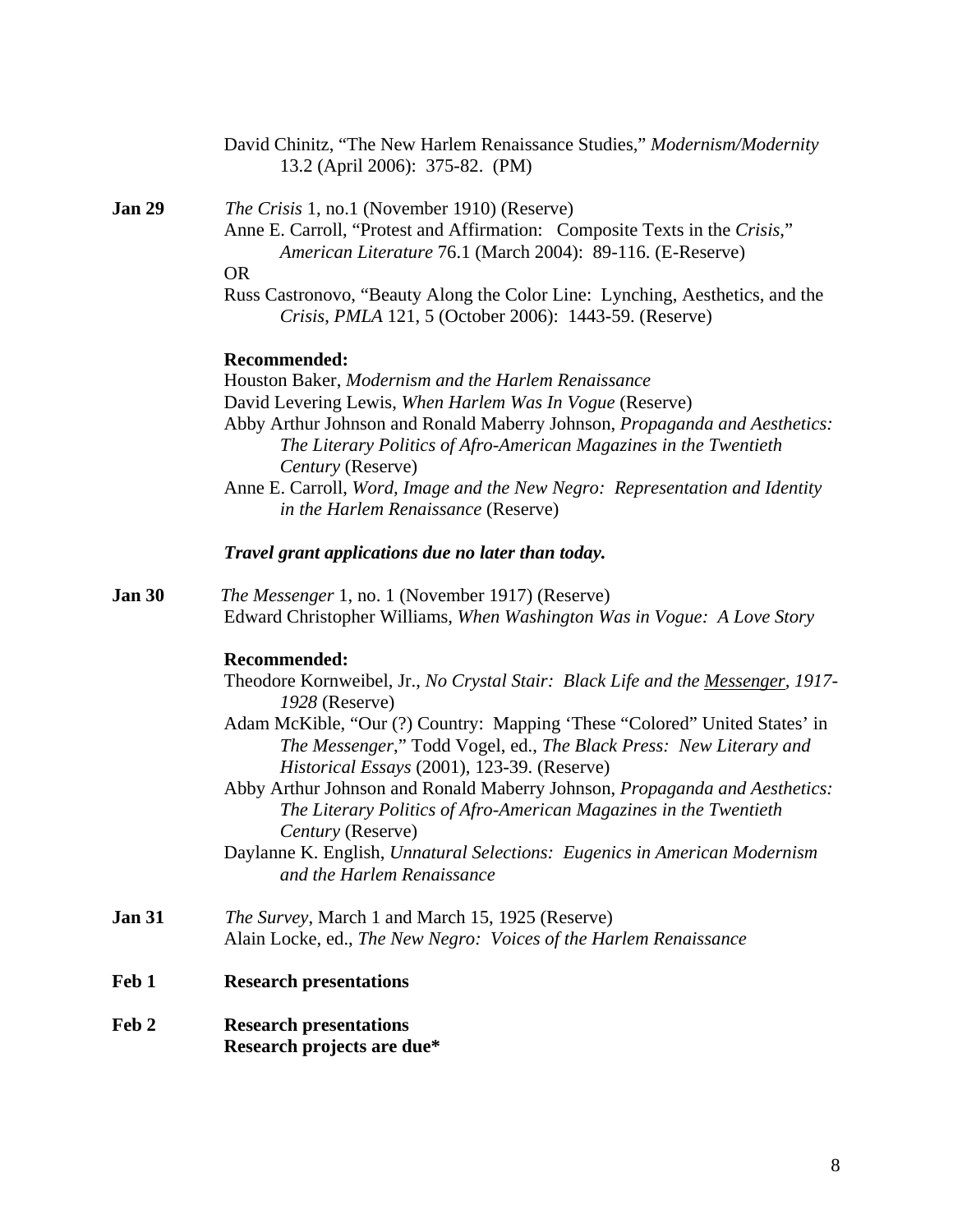### **Research projects—some possibilities**

## **In addition to the periodicals that we are reading together as class, you might consider working with one of the following:**

*Dana* (1904-1905) (MJP) *Rhythm* (1911-1913) (MJP) *Glebe (*1913-14) (MJP) *Tyro* (1921-22) (MJP) *The Masses* (1911-1917) (UD) *Vanity Fair* (1923-1931) (UD)

*The Dial* (Chicago) (UD) *The Savoy* (Jan 1896-Dec 1896) (UD) *The Golden Book* (1925-1928) (UD) *Vogue* (British edition, 1916-1939) (UD)

#### **Possible topics:**

1. Imagine that Sean Latham and Robert Scholes, the co-coordinators of the Modernist Journals Project, have asked you to write an introduction to a digital edition of the journal that you have chosen to work with. In addition to providing your readers with information about the journal's visual/physical design, editorial policies, material production, and circulation during this particular phase of its history, plan on building comparisons with some of the other magazines we're studying into your discussion. You're welcome to develop a specific thematic focus for your essay—but never forget that you are introducing this magazine to a general audience.

2. Edward Christopher Williams' novel, *When Washington Was In Vogue*, was originally published serially in the African American little magazine, *The Messenger*, from January 1925 through June 1926 as "The Letters of Davy Carr: A True Story of Colored Vanity Fair." We're reading it in the 2005 paperback edition. How might what George Bornstein terms the "bibliographic and contextual codes" of its original venue of publication affect your reading of this text? Read part (or all) of William's serialized novel in *The Messenger* and discuss how your reading of it changes with its contextualization in *The Messenger*.

3. A similar question apropos Alain Locke's *The New Negro*—which Arnold Rampersand rightly notes is often considered the Bible of the Harlem Renaissance. How do the "bibliographic and contextual codes" of its original publication in *Survey* affect your reading of this anthology?

4. Is it possible for books to be both "good and cheap" (as Robert Blatchford argues)—or for "great poetry" to find a hearing in "great [i.e., mass] audiences" (as *Poetry* claimed under Harriet Monroe's editorship)? Making reference to two or more magazines, discuss how such questions about the cultural status of the arts (or of a single art form, e.g., poetry, drama, the novel) are addressed.

5. Re-publication of literary texts in book format erases the "ephemera" it originally rubbed shoulders with, so to speak, in a magazine. How does the absence or presence of advertising in two or more of the periodicals we're studying and/or a magazine's visual design on the page influence your reading experience?

6. Several of the critics on the reserve reading list (Delap, Golding) talk about how periodicals position themselves very deliberately in relationship to each other. How/where do you see this happening in a specific periodical during a specific period of time?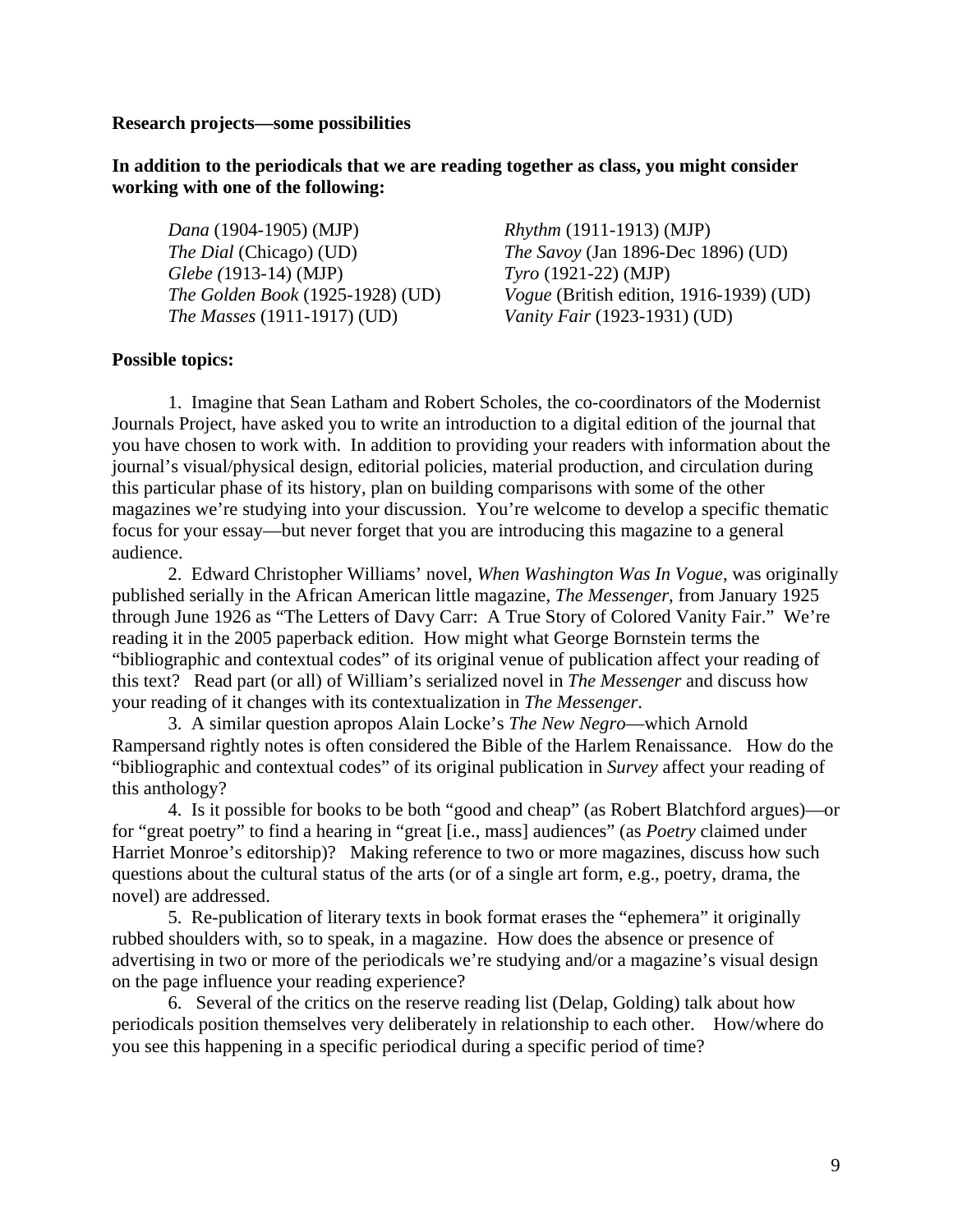# **By Wednesday, January 10, email me with the following information about your proposed research project:**

- a) the magazine(s) you're interested in working with + inclusive dates of the print run you'll be looking at
- b) the issues you're interested in exploring

# **By Wednesday, January 10, email me with the following information about your proposed book review or annotated bibliography:**

- a) the name of the book or articles you will review
- b) the journal for which you're writing your book review and its citation style
- c) your proposed due date